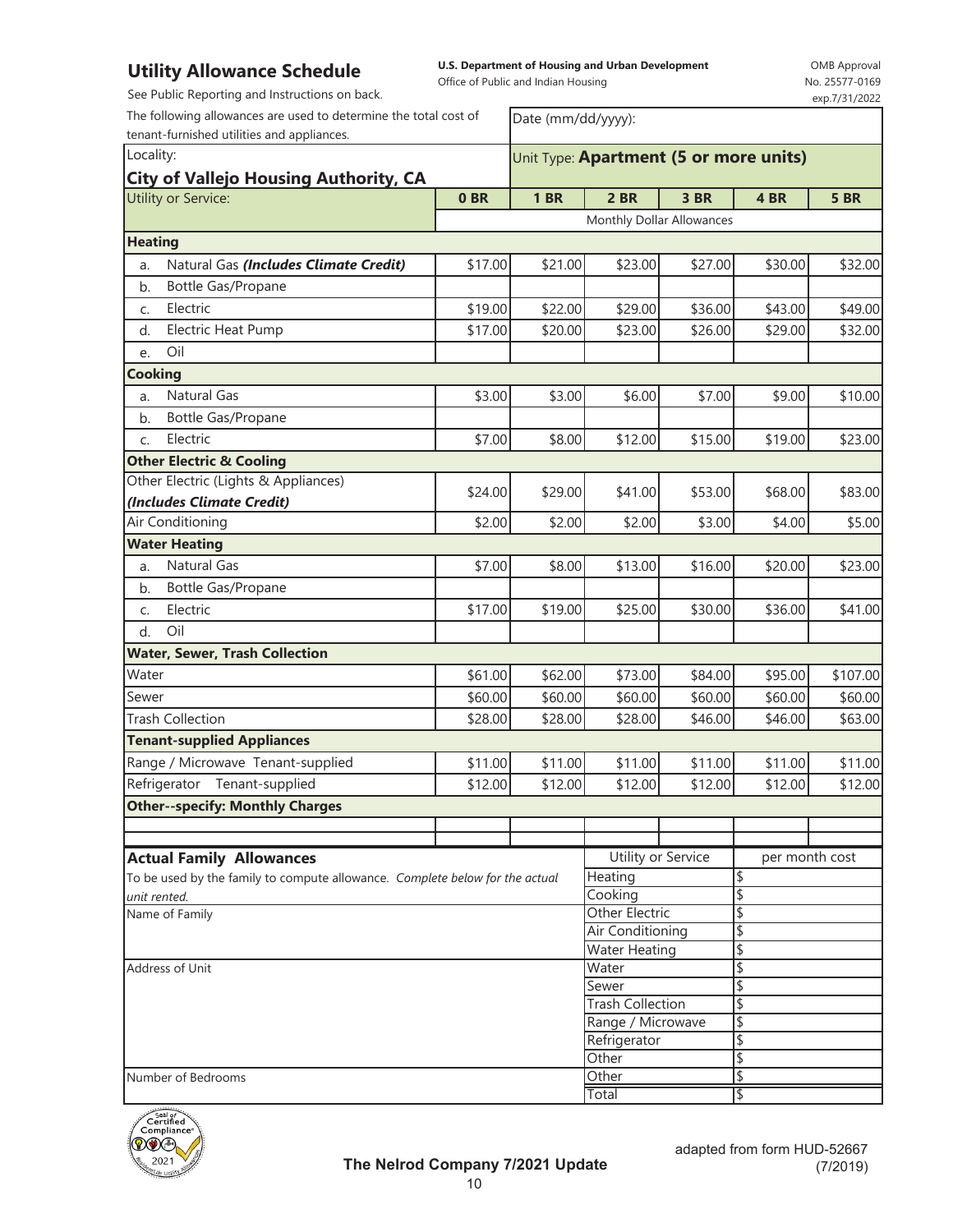**U.S. Department of Housing and Urban Development**  Office of Public and Indian Housing

OMB Approval No. 25577-0169 exp.7/31/2022

per month cost

\$

\$ \$

\$

| See Public Reporting and Instructions on back.                                                                             |                 |                                                            |                           |         |         | exp.7/31/2022 |
|----------------------------------------------------------------------------------------------------------------------------|-----------------|------------------------------------------------------------|---------------------------|---------|---------|---------------|
| The following allowances are used to determine the total cost of<br>tenant-furished utilities and appliances.<br>Locality: |                 | Date (mm/dd/yyyy):<br>Unit Type: Row House/Townhouse/Semi- |                           |         |         |               |
|                                                                                                                            |                 |                                                            |                           |         |         |               |
| Utility or Service:                                                                                                        | 0 <sub>BR</sub> | <b>1 BR</b>                                                | $2$ BR                    | 3 BR    | 4 BR    | <b>5 BR</b>   |
|                                                                                                                            |                 |                                                            | Monthly Dollar Allowances |         |         |               |
| <b>Heating</b>                                                                                                             |                 |                                                            |                           |         |         |               |
| Natural Gas (Includes Climate Credit)<br>a.                                                                                | \$23.00         | \$28.00                                                    | \$31.00                   | \$35.00 | \$39.00 | \$43.00       |
| Bottle Gas/Propane<br>b.                                                                                                   |                 |                                                            |                           |         |         |               |
| Electric<br>C.                                                                                                             | \$28.00         | \$33.00                                                    | \$41.00                   | \$49.00 | \$58.00 | \$69.00       |
| Electric Heat Pump<br>d.                                                                                                   | \$20.00         | \$24.00                                                    | \$28.00                   | \$32.00 | \$35.00 | \$39.00       |
| Oil<br>e.                                                                                                                  |                 |                                                            |                           |         |         |               |
| <b>Cooking</b>                                                                                                             |                 |                                                            |                           |         |         |               |
| <b>Natural Gas</b><br>a.                                                                                                   | \$3.00          | \$3.00                                                     | \$6.00                    | \$7.00  | \$9.00  | \$10.00       |
| Bottle Gas/Propane<br>b.                                                                                                   |                 |                                                            |                           |         |         |               |
| Electric<br>C.                                                                                                             | \$7.00          | \$8.00                                                     | \$12.00                   | \$15.00 | \$19.00 | \$23.00       |
| <b>Other Electric &amp; Cooling</b>                                                                                        |                 |                                                            |                           |         |         |               |
| Other Electric (Lights & Appliances)                                                                                       | \$31.00         | \$37.00                                                    | \$52.00                   | \$71.00 | \$90.00 | \$109.00      |
| (Includes Climate Credit)                                                                                                  |                 |                                                            |                           |         |         |               |
| Air Conditioning                                                                                                           | \$2.00          | \$2.00                                                     | \$3.00                    | \$4.00  | \$5.00  |               |
| <b>Water Heating</b>                                                                                                       |                 |                                                            |                           |         |         |               |
| Natural Gas<br>a.                                                                                                          | \$9.00          | \$10.00                                                    | \$15.00                   | \$20.00 | \$24.00 | \$30.00       |
| Bottle Gas/Propane<br>b.                                                                                                   |                 |                                                            |                           |         |         |               |
| Electric<br>C.                                                                                                             | \$21.00         | \$24.00                                                    | \$31.00                   | \$38.00 | \$44.00 | \$51.00       |
| Oil<br>d.                                                                                                                  |                 |                                                            |                           |         |         |               |
| <b>Water, Sewer, Trash Collection</b>                                                                                      |                 |                                                            |                           |         |         |               |
| Water                                                                                                                      | \$61.00         | \$62.00                                                    | \$73.00                   | \$84.00 | \$95.00 | \$107.00      |
| Sewer                                                                                                                      | \$60.00         | \$60.00                                                    | \$60.00                   | \$60.00 | \$60.00 | \$60.00       |
| <b>Trash Collection</b>                                                                                                    | \$28.00         | \$28.00                                                    | \$28.00                   | \$46.00 | \$46.00 | \$63.00       |
| <b>Tenant-supplied Appliances</b>                                                                                          |                 |                                                            |                           |         |         |               |
| Range / Microwave Tenant-supplied                                                                                          | \$11.00         | \$11.00                                                    | \$11.00                   | \$11.00 | \$11.00 | \$11.00       |
| Refrigerator Tenant-supplied                                                                                               | \$12.00         | \$12.00                                                    | \$12.00                   | \$12.00 | \$12.00 | \$12.00       |

**Other--specify: Monthly Charges Actual Family Allowances View Actual Family Allowances View Actual Family Allowances** To be used by the family to compute allowance. *Complete below for the actual unit rented.* Name of Family

| Address of Unit    | Water                   |  |
|--------------------|-------------------------|--|
|                    | Sewer                   |  |
|                    | <b>Trash Collection</b> |  |
|                    | Range / Microwave       |  |
|                    | Refrigerator            |  |
|                    | Other                   |  |
| Number of Bedrooms | Other                   |  |
|                    | Total                   |  |

Other Electric Air Conditioning Water Heating

**Heating** 

Cooking \

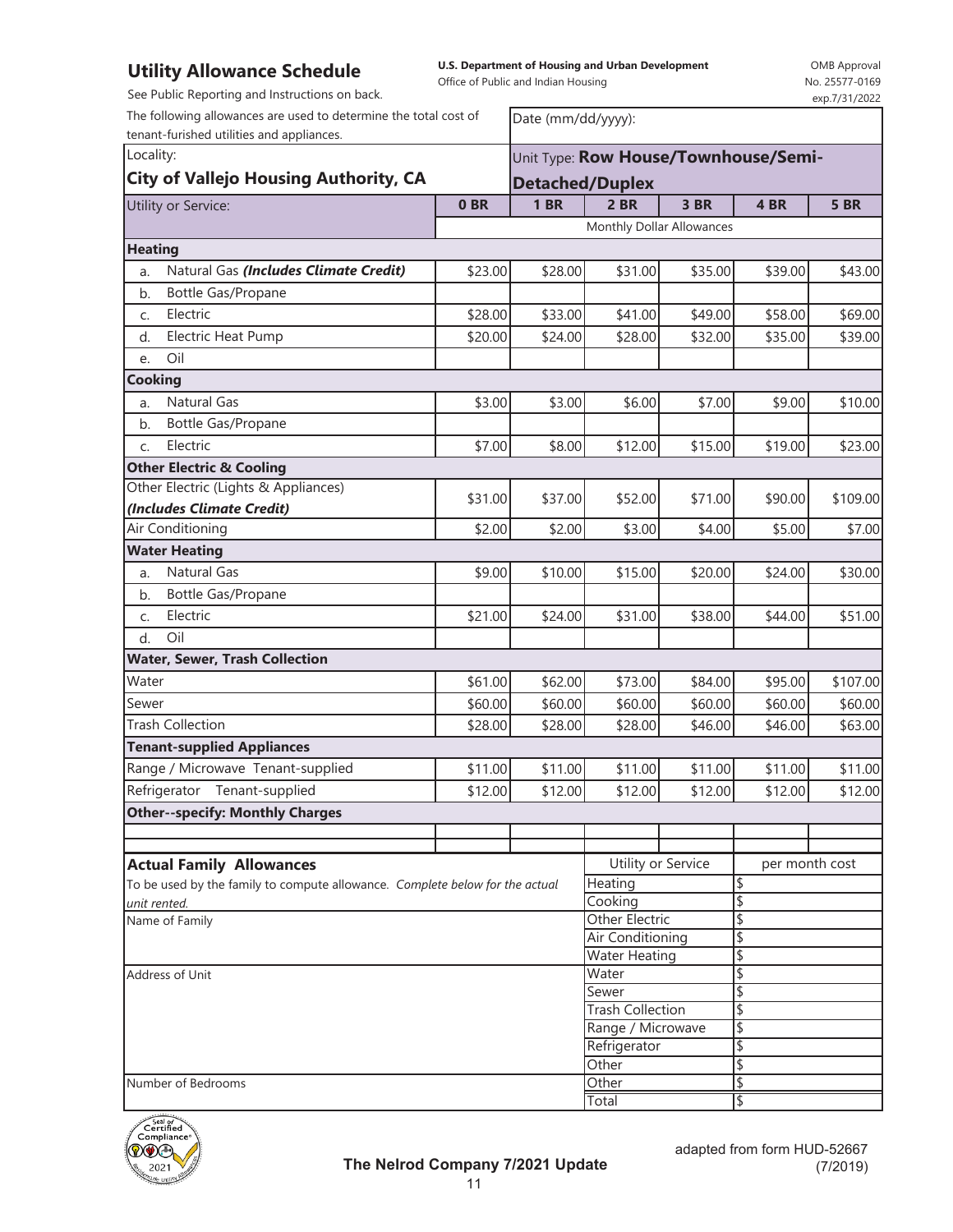**U.S. Department of Housing and Urban Development** 

Office of Public and Indian Housing

OMB Approval No. 25577-0169

| See Public Reporting and Instructions on back.                               |                           |                    |                                      |                           |          |             | exp.7/31/2022 |
|------------------------------------------------------------------------------|---------------------------|--------------------|--------------------------------------|---------------------------|----------|-------------|---------------|
| The following allowances are used to determine the total cost of             |                           | Date (mm/dd/yyyy): |                                      |                           |          |             |               |
| tenant-furished utilities and appliances.                                    |                           |                    |                                      |                           |          |             |               |
| Locality:                                                                    | Unit Type: Detached House |                    |                                      |                           |          |             |               |
| <b>City of Vallejo Housing Authority, CA</b>                                 | 0BR                       | <b>1 BR</b>        | $2$ BR                               | 3 BR                      | 4 BR     | <b>5 BR</b> | 6BR           |
| Utility or Service:                                                          |                           |                    |                                      |                           |          |             |               |
|                                                                              |                           |                    |                                      | Monthly Dollar Allowances |          |             |               |
| <b>Heating</b>                                                               |                           |                    |                                      |                           |          |             |               |
| Natural Gas (Includes Climate Credit)<br>a.                                  | \$26.00                   | \$30.00            | \$35.00                              | \$39.00                   | \$44.00  | \$47.00     | \$51.00       |
| Bottle Gas/Propane<br>b.                                                     |                           |                    |                                      |                           |          |             |               |
| Electric<br>C.                                                               | \$42.00                   | \$49.00            | \$57.00                              | \$67.00                   | \$76.00  | \$86.00     | \$94.00       |
| Electric Heat Pump<br>d.                                                     | \$24.00                   | \$28.00            | \$33.00                              | \$37.00                   | \$41.00  | \$45.00     | \$49.00       |
| Oil<br>e.                                                                    |                           |                    |                                      |                           |          |             |               |
| Cooking                                                                      |                           |                    |                                      |                           |          |             |               |
| Natural Gas<br>a.                                                            | \$3.00                    | \$3.00             | \$6.00                               | \$7.00                    | \$9.00   | \$10.00     | \$11.00       |
| Bottle Gas/Propane<br>b.                                                     |                           |                    |                                      |                           |          |             |               |
| Electric<br>C.                                                               | \$7.00                    | \$8.00             | \$12.00                              | \$15.00                   | \$19.00  | \$23.00     | \$24.00       |
| <b>Other Electric &amp; Cooling</b>                                          |                           |                    |                                      |                           |          |             |               |
| Other Electric (Lights & Appliances)                                         |                           |                    |                                      |                           |          |             |               |
| (Includes Climate Credit)                                                    | \$36.00                   | \$43.00            | \$63.00                              | \$85.00                   | \$107.00 | \$130.00    | \$141.00      |
| Air Conditioning                                                             | \$1.00                    | \$1.00             | \$3.00                               | \$5.00                    | \$6.00   | \$8.00      | \$9.00        |
| <b>Water Heating</b>                                                         |                           |                    |                                      |                           |          |             |               |
| <b>Natural Gas</b><br>a.                                                     | \$9.00                    | \$10.00            | \$15.00                              | \$20.00                   | \$24.00  | \$30.00     | \$32.00       |
| Bottle Gas/Propane<br>b.                                                     |                           |                    |                                      |                           |          |             |               |
| Electric<br>C.                                                               | \$21.00                   | \$24.00            | \$31.00                              | \$38.00                   | \$44.00  | \$51.00     | \$55.00       |
| Oil<br>d.                                                                    |                           |                    |                                      |                           |          |             |               |
| <b>Water, Sewer, Trash Collection</b>                                        |                           |                    |                                      |                           |          |             |               |
| Water                                                                        | \$54.00                   | \$55.00            | \$64.00                              | \$76.00                   | \$88.00  | \$100.00    | \$108.00      |
| Sewer                                                                        | \$60.00                   | \$60.00            | \$60.00                              | \$60.00                   | \$60.00  | \$60.00     | \$60.00       |
| <b>Trash Collection</b>                                                      | \$28.00                   | \$28.00            | \$28.00                              | \$46.00                   | \$46.00  | \$63.00     | \$63.00       |
| <b>Tenant-supplied Appliances</b>                                            |                           |                    |                                      |                           |          |             |               |
| Range / Microwave Tenant-supplied                                            | \$11.00                   | \$11.00            | \$11.00                              | \$11.00                   | \$11.00  | \$11.00     | \$11.00       |
|                                                                              | \$12.00                   |                    |                                      | \$12.00                   |          |             | \$12.00       |
| Refrigerator Tenant-supplied<br><b>Other--specify: Monthly Charges</b>       |                           | \$12.00            | \$12.00                              |                           | \$12.00  | \$12.00     |               |
|                                                                              |                           |                    |                                      |                           |          |             |               |
|                                                                              |                           |                    |                                      |                           |          |             |               |
| <b>Actual Family Allowances</b>                                              |                           |                    | Utility or Service<br>per month cost |                           |          |             |               |
| To be used by the family to compute allowance. Complete below for the actual |                           |                    | Heating<br>\$                        |                           |          |             |               |
| unit rented.                                                                 |                           |                    | Cooking                              |                           | \$       |             |               |
| Name of Family                                                               |                           |                    | Other Electric<br>Air Conditioning   |                           | \$<br>\$ |             |               |
|                                                                              |                           |                    | <b>Water Heating</b>                 |                           | \$       |             |               |
| Address of Unit                                                              |                           |                    | \$<br>Water                          |                           |          |             |               |
|                                                                              |                           |                    | Sewer                                |                           | \$       |             |               |
|                                                                              |                           |                    | <b>Trash Collection</b>              |                           | \$       |             |               |
|                                                                              |                           |                    | Range / Microwave                    |                           | \$       |             |               |
|                                                                              |                           |                    |                                      | \$<br>Refrigerator        |          |             |               |
|                                                                              |                           | Other<br>Other     |                                      | \$<br>\$                  |          |             |               |
| Number of Bedrooms                                                           |                           |                    | Total                                |                           |          |             |               |
|                                                                              |                           |                    |                                      |                           |          |             |               |